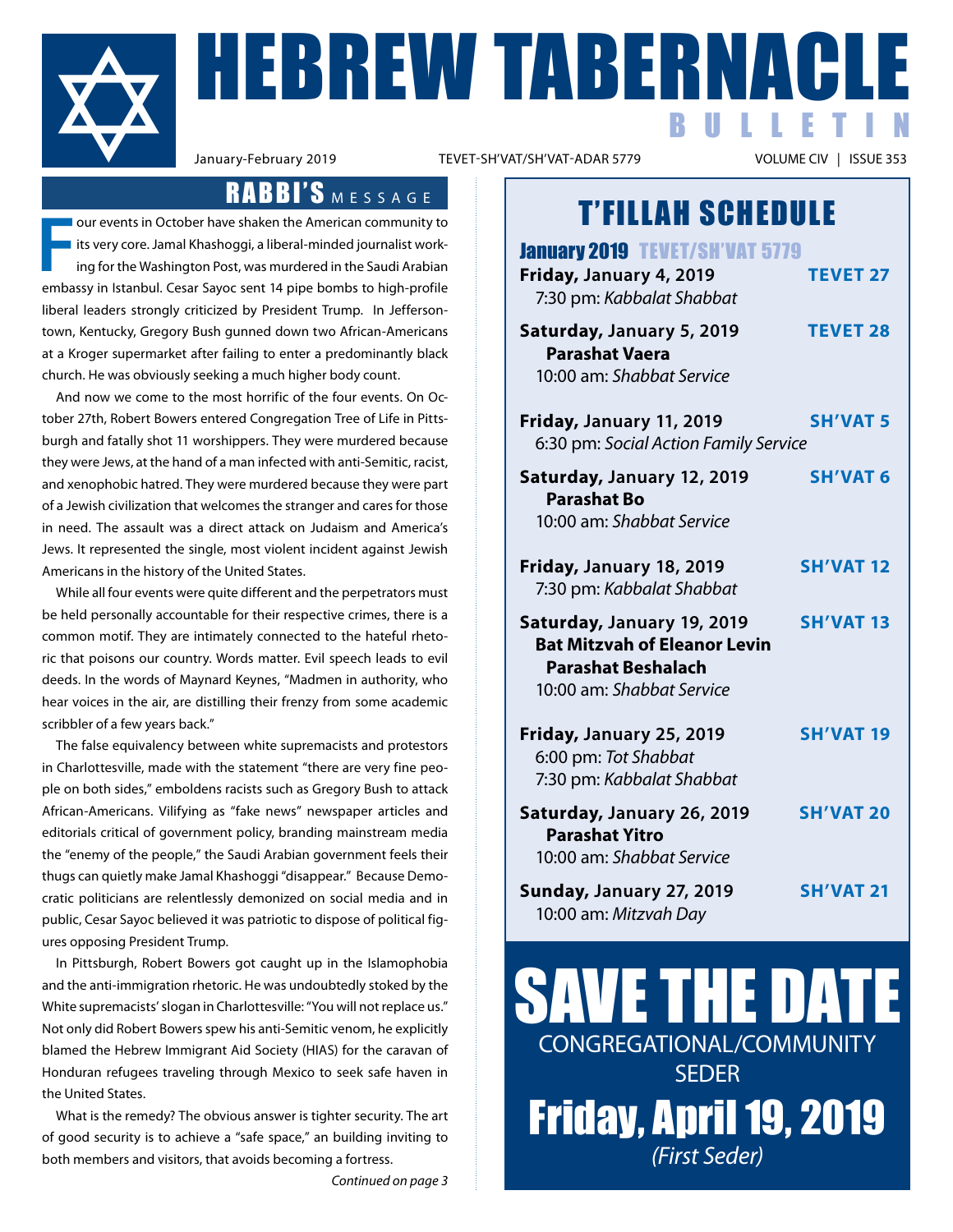

### HEBREW TABERNACLE **CONGREGATION**

*A Liberal Congregation & Progressive Community Center* 

| rebjeff2028@gmail.com                                            |  |  |
|------------------------------------------------------------------|--|--|
|                                                                  |  |  |
|                                                                  |  |  |
|                                                                  |  |  |
|                                                                  |  |  |
| jslcsw@aol.com                                                   |  |  |
|                                                                  |  |  |
| dennykelk@gmail.com                                              |  |  |
|                                                                  |  |  |
| mkleinnyc@rcn .com                                               |  |  |
|                                                                  |  |  |
| rselig@lycos.com                                                 |  |  |
|                                                                  |  |  |
| sarasilver7@gmail.com                                            |  |  |
|                                                                  |  |  |
| desma.holcomb@gmail.com                                          |  |  |
|                                                                  |  |  |
| susan_gellert@yahoo.com                                          |  |  |
| Diana Douglas Sisterhood President                               |  |  |
| dianaddouglas@hotmail.com                                        |  |  |
|                                                                  |  |  |
| Hilary Zatz Chair, Chesed Committee<br>htoffice@nyc.rr.com       |  |  |
| Hebrew School Committee  Sara Silver & Loren Christian           |  |  |
| Sarasilver7@gmail.com and lchristian@muzosa.com                  |  |  |
| Harriet Bailer, Diana Douglas & Regina Gradess GoldWing Curators |  |  |
| EHBailer@aol.com;dianaddouglas@hotmail.com;                      |  |  |
| ReginaG99@gmail.com                                              |  |  |
| Sheldon Koy  Administrative Director/Educator                    |  |  |
| skhspr@gmail.com                                                 |  |  |
|                                                                  |  |  |
| htoffice@nyc.rr.com                                              |  |  |
| David Hirsch                                                     |  |  |
| htoffice@nyc.rr.com                                              |  |  |
|                                                                  |  |  |
| jentalansky@gmail.com                                            |  |  |

Web address: *www.hebrewtabernacle.org* Published bi-monthly by the

hebrew tabernacle of Washington heights 551 Fort Washington Avenue New York, NY 10033-1908



**212-568-8304** htoffice@nyc.rr.com

a member of the union for Reform Judaism

#### February 2019 KISLEV/TEVET 5779

| Friday, February 1, 2019<br>7:30 pm: Kabbalat Shabbat                                                               | <b>SH'VAT 26</b> |
|---------------------------------------------------------------------------------------------------------------------|------------------|
| Saturday, February 2, 2019<br><b>Parashat Mishpatim</b><br>10:00 am: Shabbat Service                                | <b>SH'VAT 27</b> |
| Friday, February 8, 2019<br>6:30 pm: Family Service - Buffet Dinner                                                 | <b>ADAR3</b>     |
| Saturday, February 9, 2019<br><b>Parashat Terumah</b><br>10:00 am: Shabbat Service                                  | <b>ADAR4</b>     |
| Friday, February 15, 2019<br>6:00 pm: Tot Shabbat<br>7:30 pm: Kabbalat Shabbat                                      | <b>ADAR 10</b>   |
| Saturday, February 16, 2019<br><b>Parashat Tetzaveh</b><br>10:00 am: Shabbat Service                                | <b>ADAR 11</b>   |
| Friday, February 22, 2019<br>6:00 pm: Tot Shabbat<br>7:30 pm: Kabbalat Shabbat                                      | <b>ADAR 17</b>   |
| Saturday, February 23, 2019<br><b>Bat Mitzvah of Josie Authers</b><br>Parashat Ki Tisa<br>10:00 am: Shabbat Service | <b>ADAR 18</b>   |



### **SuBScriBe To THe BuLLeTin!!**

Dear Hebrew Tabernacle Members,

 You are receiving this edition of the Bulletin electronically unless we have received a request to send a hard copy through the mail. If you would like to receive a hard copy, we ask that you subscribe by sending a  $5$  contribution to The Bulletin Fund (if you have not already done so). We also ask that you consider contributing to The Hebrew School Scholarship Fund and the Senior Citizens Support Fund. Please make checks out to Hebrew Tabernacle and write the name of the Fund in the Memo line.

*Thanks for your support!*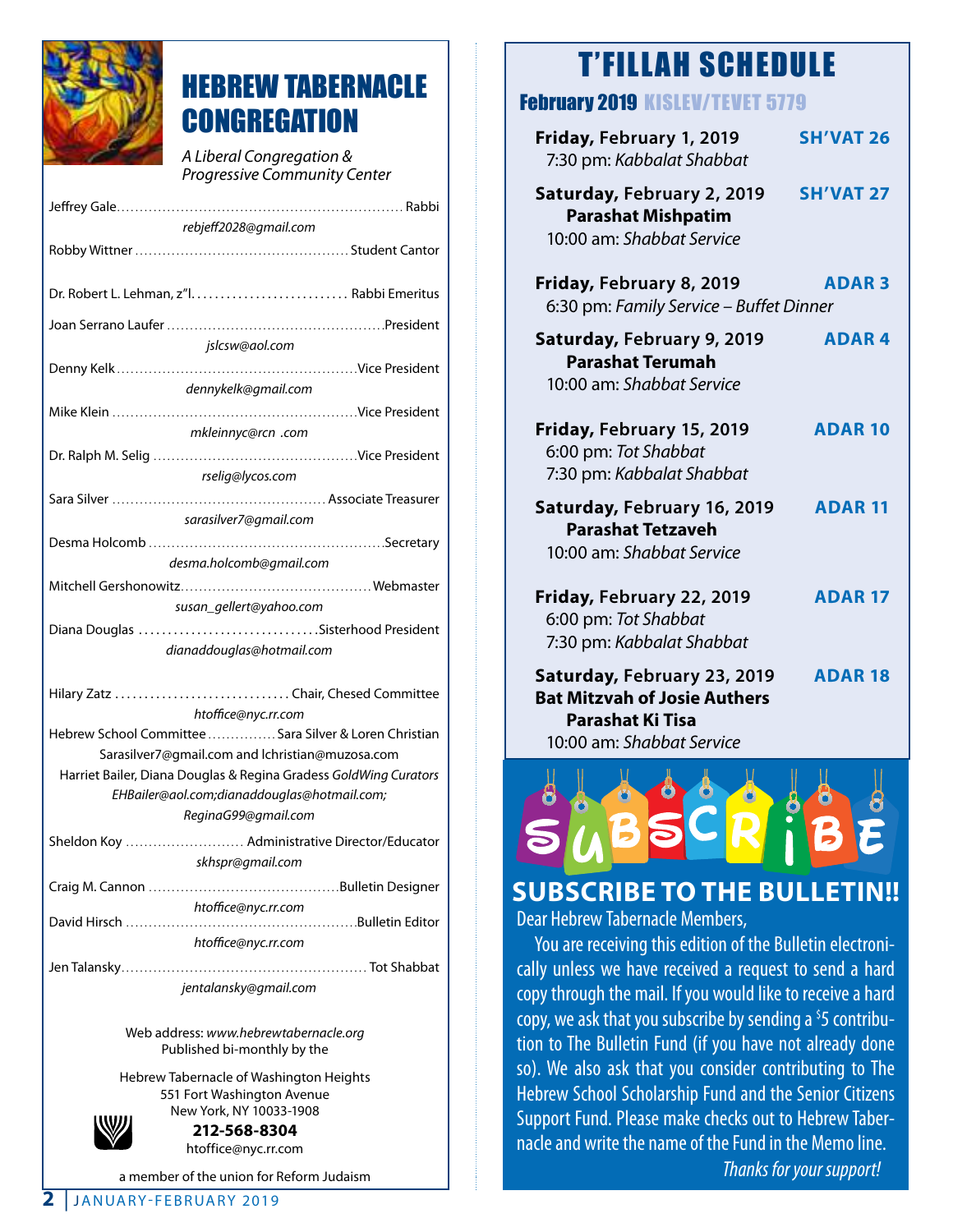#### RABBI'S Message

#### *Continued from page 1*

at hebrew tabernacle, this goal is attainable.

Gun control has returned to center stage. Religious and political leaders have once again called for stricter measures to keep guns out of the hands of the mentally unstable and those who have criminal records. While I obviously advocate such measures, gun control will not correct what ails the human heart. Gun control will not put an end to the toxicity and divisiveness which currently plagues our country. We need religion.

The grim reality of modern life is that wherever there is hatred of "the other," there is invariably hatred of Jews as well. Thus, the best way to combat bigotry is to create and nurture a model neighborhood which honors multiculturalism and diversity. Our health as individual faith communities is connected with the overall health of our neighborhood. What takes place east of Broadway impacts upon those who live west of Broadway and vice versa. When African-Americans shot in supermarkets because of the color of their skin, the whole community suffers. When undocumented immigrants become scapegoats for the ills of society and become unfairly targeted for deportation, the whole community suffers. When synagogues are attacked while the congregation is praying on Shabbat, the whole community suffers.

 the tragedy in Pittsburgh powerfully reflects the famous words of Pastor Martin Niemoller:

First they came for the socialists, and I did not speak out—

Because I was not a socialist.

Then they came for the trade unionists, and I did not speak out-Because I was not a trade unionist.

Then they came for the Jews, and I did not speak out-Because I was not a Jew.

then they came for me—and there was no one left to speak for me.



Thanks to Loren Christian for her incredible help setting up Hebrew School, Tot Shabbat, and numerous other events each week. as our Office Staff member for children's programs, Loren is a miracle worker on Chanukah & every day.

![](_page_2_Picture_13.jpeg)

hebrew School students and Principal Shelly lighting the Chanukah Menorah on Fort Washington Ave.

![](_page_2_Picture_15.jpeg)

Sisterhood President Diana Douglas and our Hebrew School students brave the cold to plant Daffodils on 185th Street that will bloom in the Spring!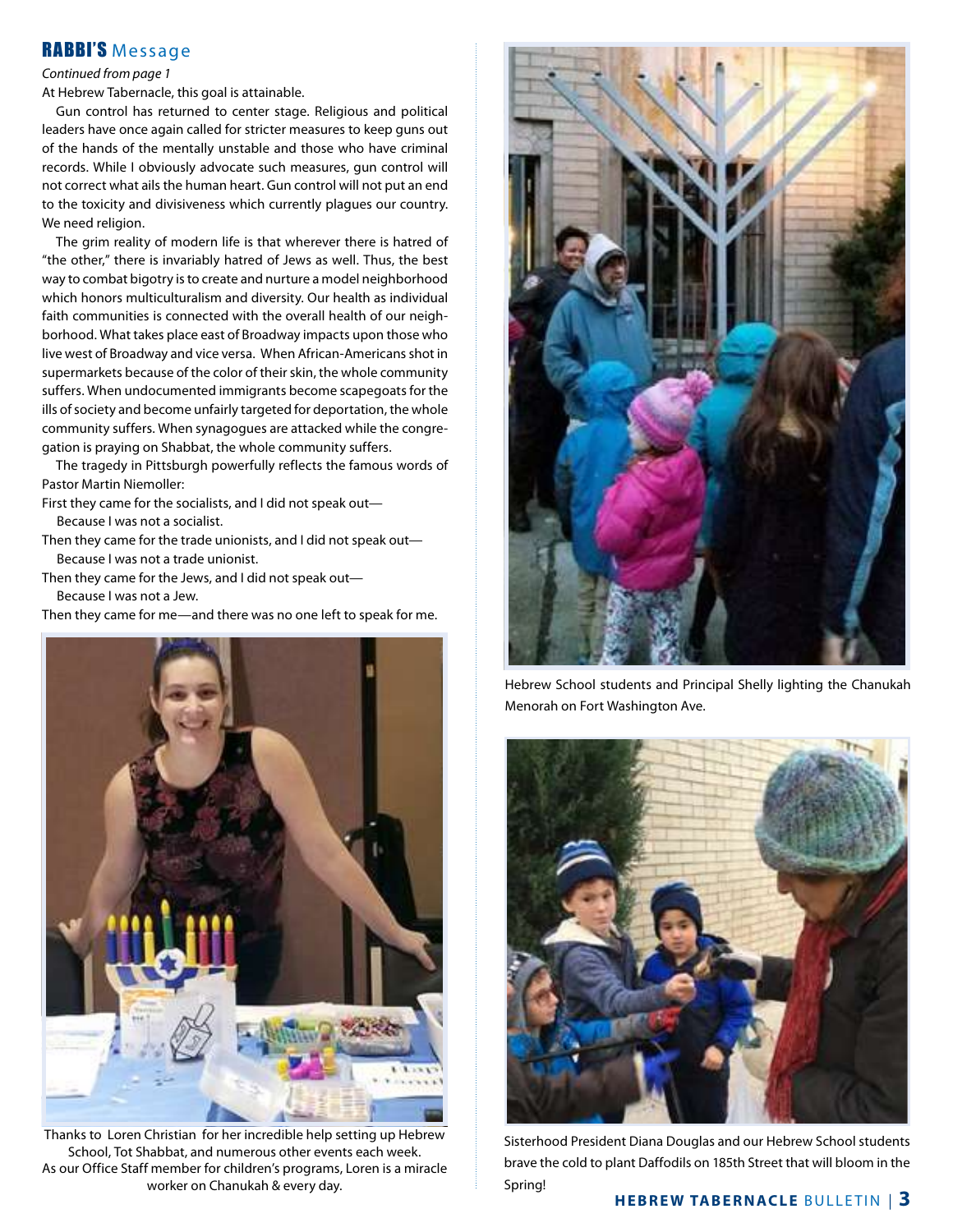# **THANK YOU**

#### **we GrATeFuLLY AcKnowLedGe THeSe recenT conTriBuTionS: 10/20/18 – 12/10/18**

#### **cLerGY ASSiST Fund**

*received a donation from…*

#### **GenerAL Fund – MiSc.**

*received a donation from…*

#### **GenerAL Fund**

*received a donation from…* Robinanne Turiel & Todd Rubinstein In memory of the Yahrzeit of David Turiel

#### **HiGH HoLidAY Fund**

*received a donation from…* Harold & Ruth Austern Yiskor Donation Rita & Martin Steiner Yiskor Donation

#### **inTerFAiTH THAnKSGivinG Fund**

*received a donation from…*

#### **KiddiSH Fund**

*received a donation from…*

 hebrew tabernacle Sisterhood assists to cover clergy payroll costs - November 2019 Hebrew Tabernacle Sisterhood assists to cover clergy payroll costs – December 2019

 $A 2/2$   $\sqrt{\pi N}$ 

Gary Thalheimer **donation for the honor of an Aliyah at Kristallnacht Service** Conation for the honor of an Aliyah at Kristallnacht Service Rita Rosenthal **rita rose in the honor of an aliyah on Yom Kippur** Donation for the honor of an Aliyah on Yom Kippur Jewish Communal Fund **alan alack Blumenthal at Orchard Yarn & Thread** Jack Blumenthal at Orchard Yarn & Thread GM & L Food Corp. **donation from Fine Fair Supermarket in GWB Bus Station** COM & L Food Corp. various General Fund donation from Book Club attendees

 Bella Bankoff In memory of the Yahrzeit of Ida Gordon Jerry & Ellen Bergman **In memory of the Yahrzeits of Ilse and Ernest Bergman**  eva Feist In memory of the Yahrzeit of hans Sittenmann Olga Fourier In memory of the Yahrzeit of Nuta Bery-Chmukh John Frolich & Laurie Likoff In memory of the Yahrzeit of Lotte Frolich teresa Garcia In memory of the Yahrzeit of ricarda Clemente elvirez Barbara Gonzo **In memory of the Yahrzeit of Sylvia Dlugatch** In memory of the Yahrzeit of Sylvia Dlugatch Klaus Grunewald **In memory of the Yahrzeit of Rudolph Grunewald** Mark & Rita Hamburgh **In memory of the Yahrzeit of Rochel Kleiner** In memory of the Yahrzeit of Rochel Kleiner Mark & Rita Hamburgh **In memory of the Yahrzeit of Selma Sarner** Saul & Marion Kleinkramer **In memory of the Yahrzeit of Ilse Selowsky** Sheldon Koy **In memory of the Yahrzeit of Pauline Koy** Sharon Lehman **In memory of the Yahrzeit of Ilona Lehman** Eve Leopold & Marvin Reinheimer **In Markell and Stephen Leopold** In memory of the Yahrzeit of Stephen Leopold Mark Meyer **In memory of the Yahrzeit of Ottilie Meyer** In memory of the Yahrzeit of Ottilie Meyer Gabrielle & Theodore Rosenberg In memory of the Yahrzeit of Kurt Schickler Rhoda Rosenthal **In memory of the Yahrzeit of Siegfried Rosenthal** In memory of the Yahrzeit of Siegfried Rosenthal Joan & James Savitt In memory of the Yahrzeits of Martin, elaine, & Frederic Neuberger aby & Liz Shamir In memory of the Yahrzeit of hedi Levenback ellinor Stein In memory of the Yahrzeit of ernest W. Stein Gary Thalheimer **In memory of the Yahrzeit of Regina Frankenberg** In memory of the Yahrzeit of Regina Frankenberg

Michael & Melanie Klein **Kollanie Klein Kol Nidre & Yiskor Donations** Rita Rosenthal **Rita Rosenthal Communist Rita Rosenthal** Kol Nidre & Yiskor Donations

Matthew Scherer & Alison McDonald For Interfaith Thanksgiving food purchases Gary Thalheimer **Interfaith thanksgiving Reception Fund** 

Mark & Rita Hamburgh down the control of Luncheon on 11/10/18 various donation for lunch and movie 11/10/18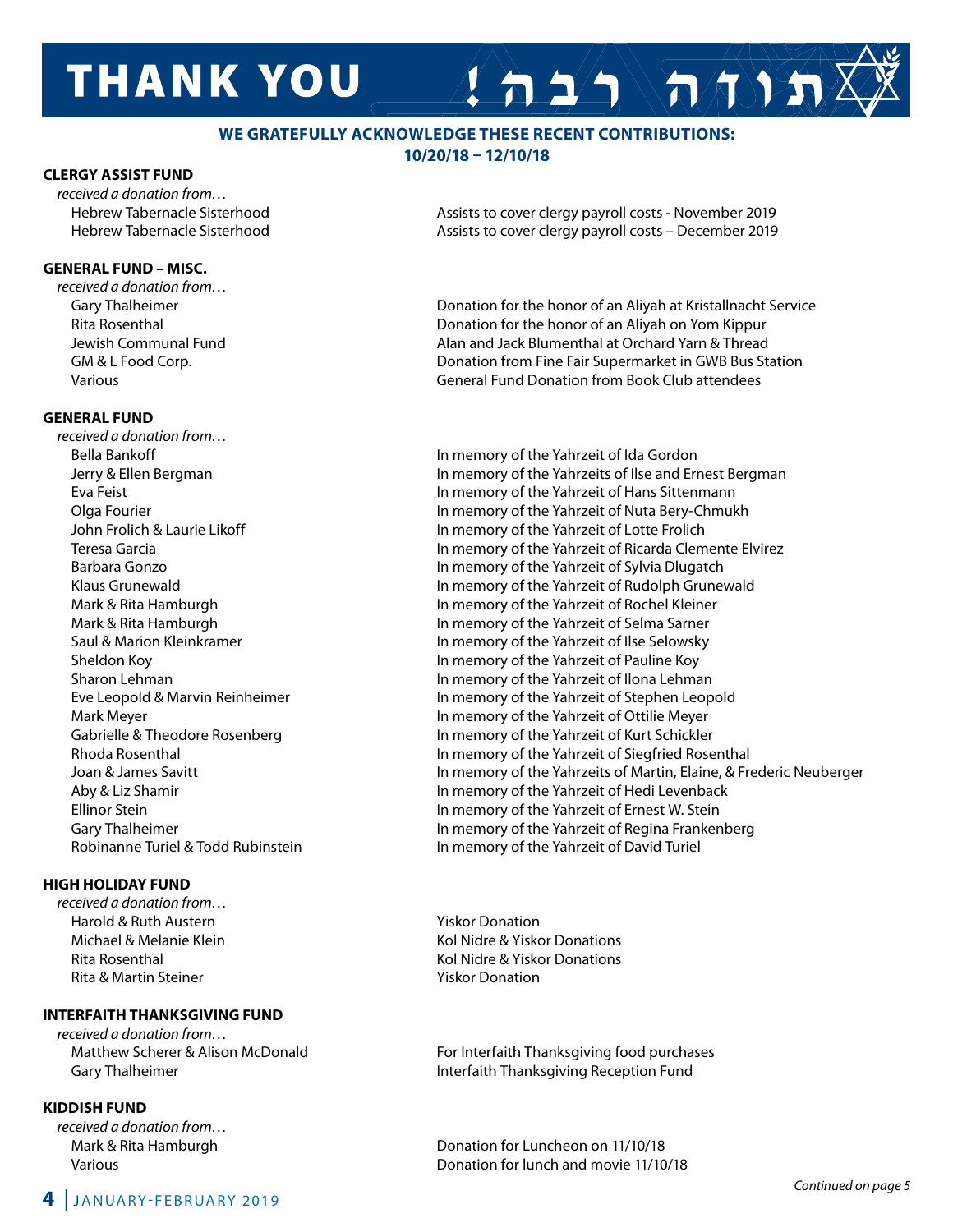# **THANK YOU**

#### DONATIONS

*Continued from page 4* **PrinciPAL'S diScreTionArY Fund** *received a donation from…*

#### **rABBi'S diScreTionArY Fund**

*received a donation from…* Sisterhood & Chesed Committee **In memory of Clarice Hausman** 

#### **PuriM cArnivAL Fund**

*received a donation from…* Sheldon Koy Purim Carnival 2019

#### **Air condiTioninG renovATion Fund**

*received a donation from…* 40th wedding anniversary.

#### **ToT SHABBAT Fund**

*received a donation from…* Kennon Miller to Shabbat Program and Shabbat Program and Shabbat Program and Shabbat Program and Shabbat Program

#### **SiSTerHood Fund**

*received a donation from…* Dalia Smerka **Sistema Sistem Sisterhood Donation** 

Desma Holcomb **donation to Principal's Discretionary Fund** 

 $\sum_{i=1}^{n}$ 

Sisterhood & Chesed Committee **In memory of Ruth Wertheimer** 

various Purim Carnival 2019 Cash receipts (various)

Eve Leopold & Marvin Reinheimer donation covering Air Conditioning Renovation Harriet Bailer **does a condition coverting air Conditioning Renovation: In Honor of the Laufer's** 

Larry Cytryn & Eileen Scigliano **donation covertion covering Air Conditioning Renovation** Bernard Crystal donation covering Air Conditioning Renovation covering air Conditioning Renovation Michael & Melanie Klein donation covering Air Conditioning Renovation covering air Conditioning Renovation Miriam Frank & Desma Holcomb donation covering Air Conditioning Renovation Rita Rosenthal **Rita Rosenthal** donation covering Air Conditioning Renovation: In Honor of Mike Klein

Michael & Melanie Klein In memory of Clarice hausman

### PLANNING AN EVENT? COME SEE THE

#### *NEWLY RENOVATED SOCIAL HALL AT THE*

Hebrew Tabernacle Synagogue

in the heart ofWashington Heights

Conveniently located at 185th Street and Fort Washington Avenue, half a block from the A train and M4 bus stop.

An assortment of rooms to suit small, medium or large occasions, including meetings, formal celebrations, classes, film presentations & live performances.

Suitable for catered events; equipped with a full Kosher kitchen and in-house catering at rates to fit any budget.

Seating capacity for 800 in our historical Sanctuary, complete with organ, piano, and sound systems.

Our grand Social Hall holds 375 and is equipped with curtained stage, projection screen, sound system, banquet tables, and piano.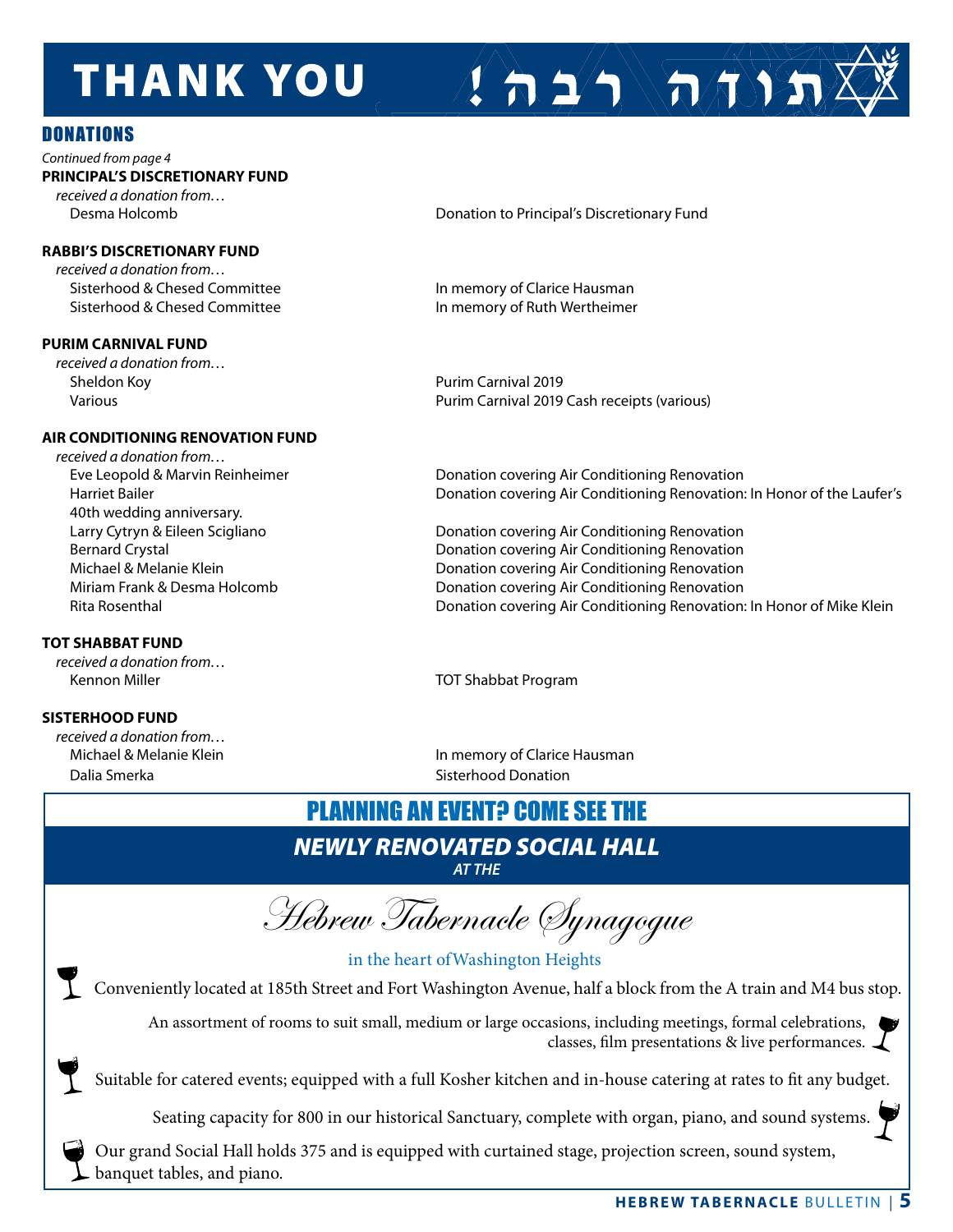![](_page_5_Picture_0.jpeg)

### Josie Authers

**J** osie is nearly 12 and is in 7th grade at Columbia Secondary School,<br>where she especially likes art, math and debate club. She lives with osie is nearly 12 and is in 7th grade at Columbia Secondary School, two cats, her parents, older sister Andie and younger brother Jamie.

Josie has an obsession with flamingos and loves learning weird stuff about them, like why they stand on one leg and how they live in water that would burn human skin.

Besides that, Josie loves folding origami for herself and for others. She has given paper flamingos to the zookeepers on the Isle of Jersey -- not New Jersey -- paper swans to lift the spirits of an ill neighbor, folded cranes to a Japanese journalist, and she even made 26 angelfish in a single school day to help decorate this year's Christmas tree at the Natural History Museum. She also made an entire paper set of sushi, her favorite food, including wasabi, ginger slices and the tray.

Josie's piano teacher collects pictures of her students at the keyboard on halloween. this year, Josie was a Zombie with stiff hands meant for playing.

While Josie is a native New Yorker, she lived in London from the age of three to seven, and goes back every summer to visit her grandparents in England. You can still hear a bit of British when she says words like "half" and "can't." She also enjoys speaking Spanish to her friends in Mexico and New York.

 Josie has been an active member at hebrew tabernacle and can be seen at most synagogue events. At the Purim Carnival, she played a dramatic haman in red Lego slippers and flannel monkey PJs and ran games for the younger children. at Sukkot, Josie taught the kids to build edible sukkahs out of Graham crackers, pretzel sticks and mint leaves. For Josie's Bat Mitzvah volunteer project, she currently helps to lead Tot Shabbat on Friday nights, bringing a big steel pot and wooden spoon to stir up all the ingredients the children add during the Shabbat Soup Song.

 afterwards, she goes home proudly wearing her pink Pussy hat, knitted by her British Gran.

![](_page_5_Picture_9.jpeg)

### Eleanor Levin

**E** leanor is in the 7th grade at the Center school. She has many hob-<br>bies such as reading, playing video games, running with her father, **Pleanor is in the 7th grade at the Center school. She has many hob**and drawing. She has a particular interest in animating and does it in her free time. She loves working with animals and wants to become a veterinarian when she grows up. But if that does not work out, she would like to become a professional animator.

Eleanor goes to a URJ camp called Crane Lake. It is a Jewish sports camp that has really changed her life. At the camp, she plays a variety of sports and she swims a lot. It has a huge lake with a trampoline and water-skiing. She helps take care of the animals at camp; such as cows, alpacas, snakes, goats, and even horses. She has made so many friends there.

For Eleanor's Bat Mitzvah project, she is assisting the Kitah-Aleph teacher with the youngest of the hebrew school students. She played the shofar, in the "Shofarellas" shofar choir, along with a few friends, at Rosh Hashanah and Yom Kippur. This is her fifth year at Hebrew School and is quite excited to finally become a Bat Mitzvah.

Mazel Tov on your Bal *Mu* tzvol

**6** JANUARY-FEBRUARY 2019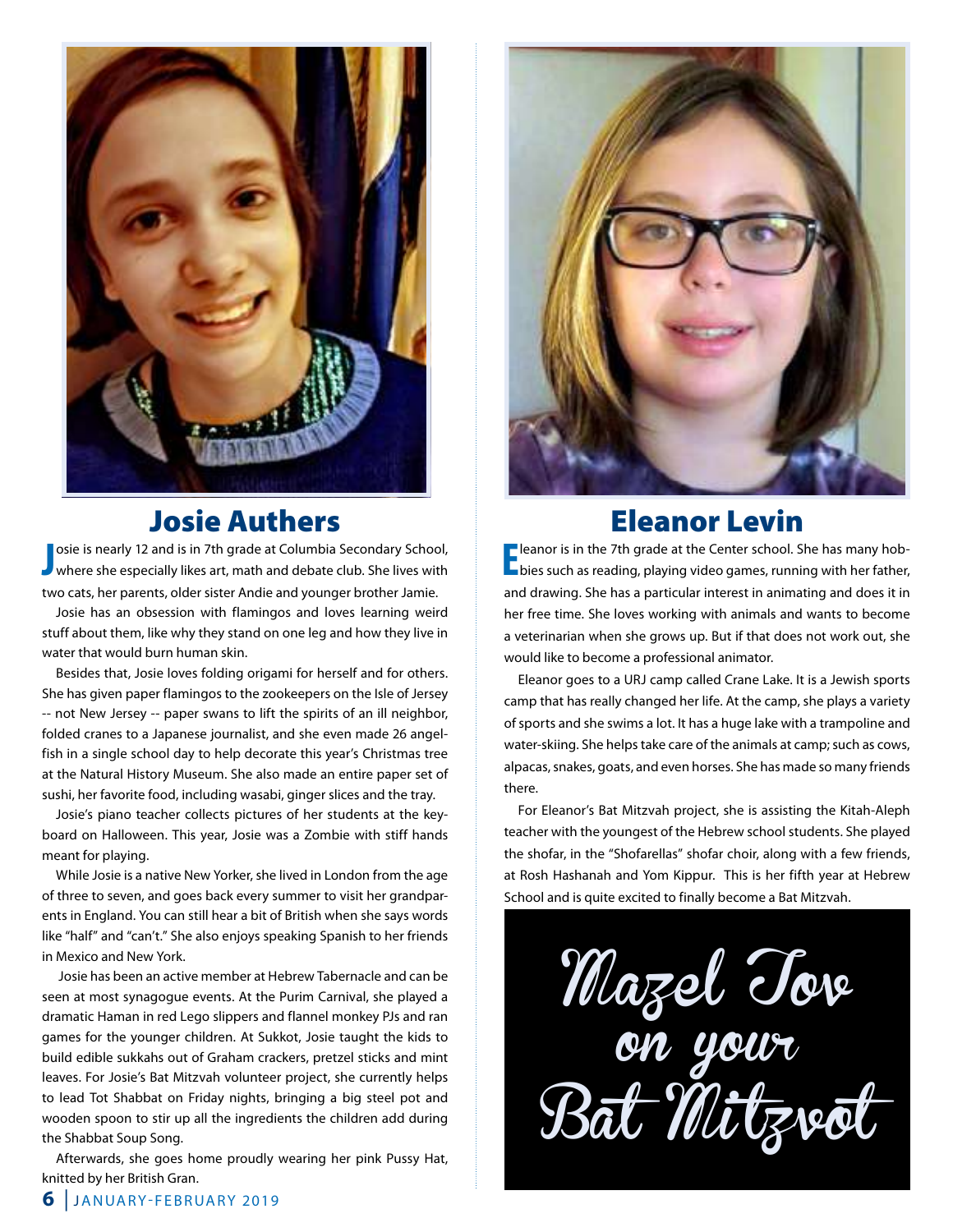#### **in MeMoriAM**

In grateful memory of the departed whose names are taken from the records of hebrew tabernacle and Beth am and which appear on a separate weekly Yahrzeit list. It is our minhag to read Yahrzeit names at the Shabbat services following the date. **if you would like a name read, please call the office in the preceding week**.

#### **YAHrZeiT LiST January 6 - 12, 2019**

 Isaac acker alfred Bacharach Josef Bachenheimer Kurt Bachenheimer Charles Bargeski hortense Bender Samuel Berger Bella Bimberg Ludwig Dahlberg Glady ebel **Esther Engel**  emma eschelbacher Caroline Felsenthal Walter Frankel Isaac Gitsky Lilly Golub helen Graff henry M. harris Willi Heimann Josef W. herzberg Joseph hirschheimer **Rudolph Kaufman**  Natalie Klein ancel Land Philip Laufer Bill Leipzig Stephan Leopold Frieda Lesser Augusta Levy Leon Lewin heinz Marx Moritz Marx Pauline Morris Werner H. Norman Sidney C. Norris Thilo Nussbaum alexander Ockun Jacob Oppenheimer Celia Perlman hilde Pollack Ella Reiner Joseph Rosenthal Werner Rothenberg emma L. Samuels

Sophie Waxman Shear Sam Silverstein Frieda Spaeth Max Steinberg alfred Steiner Norman Steiner Max Teichner **Fllen Wall Rudolf Waller**  herman Weikersheimer Gretl Weil Julius Weinstein

#### **January 13 – 19**

Dr. Arthur Arndt Martin Baer Nellie Blum Julia Cahn Gerald Cappel herman Cohen Leonie Damitt **Milton Dostis**  Joseph Florsheim Max Florsheim Sadie Forman Ida h. Fraade Irma Frankel Joseph Friedland Felice Gould hugo Gutmann Jeanne Hamburger Louis M. hart John J. hochstadter Dr. Max Hofmann Gertrude S. horowitz Sidney Jacobs elsa L. Jonas Erna Kastan Gerda Katzenstein Leopold Kestenbaum Samuel Kirchheimer Morris Klein adelheit Klingenstein William Kunreuther Salomon Loewensberg Joseph Maculla

Regina Mandelbaum Isidore Mannheim Fred Mathes tillie Michel **Ruth Oppenheimer** Lilly Porjesz **Betty Rosenberg** Elga Rosenfeld Sydney Rosenfeld Clem Salmon Diane Carol Schnee Polina Schretski Dr. Solomon Schwartz Mary Seelig hermine Simon Reny Smerka alice Sternheimer Max Strauss **Ruth Strauss**  tillie Weiler Fred Wolf

#### **January 20 – 26**

Frieda Adam Kaethe astor Louis Austern Cecile Bialos Daniel Bloch Simon Cohen Josef Eichenberg Celia Farkas **Richard Feist**  Martin Fleisher Flora Florsheim Sidney Forscher Werner Frank Lina Froehlich Clara Fromm Erna H. Furst Bertha Gluck Sadie Gold Charlotte hamburger Nathan hausman Louis herman Jenny Kahn Max Kahn Rafael Kohn Mordechai Kohon Felicia Kopydlowski **Robert Krause**  Moses Krotosky Ariel 'Eric' Kruk

 alice Levy Ursula Lichtenstein herbert Lichtstern alice Loewensberg Rabbi Meyer Machlis Dr. Leo Marquith Isadore Max Martha May Oswald h. Mayer **Trude Melzer** Ida Morgenroth Simon Moskowitz Jehuda Naor **Emmy Newburger** Kate Nordlinger Dr. Arthur Ollendorff harry M. Osers Sigmund Rollman Rosalie Rosenbaum Friedelle Rothschild Manuel Saez hans Samuel anna Sedwitz Sarah Mode Sichel Samuel Sommers Charles Sussman Lotte Wahle Betty C. Weis harry Wertheim

#### **January 27 – February 2**

alfred Wurzinger

Irwin J. Appel James Astor herta Bachenheimer amalie Barth **Ruth Berger** Joseph Blankenstein Sol Briskie Lieselotte Callman **Edward Collin** Erna Daniel Stella Daub Ida Dreifus Frieda Fleishman Greta Friedman adalbert L. Furst Sylvia Goldberg Walter Greenbaum Frank Gretzer Simon Gruenbaum Continued on page 8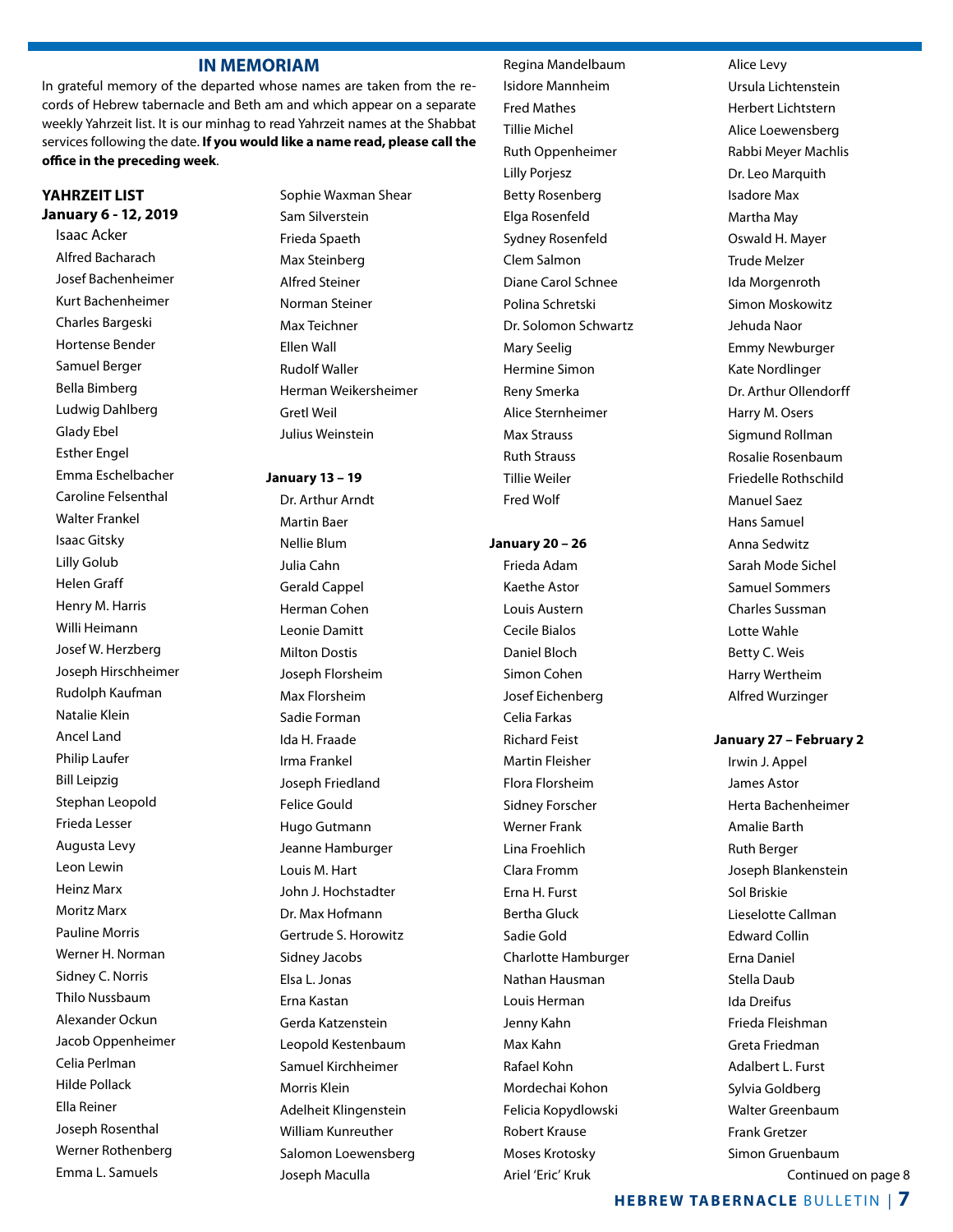#### **YAHrZeiT LiST**

*Continued from page 7* Frieda hanff Cecilia hirsch Regina Hirsch Walter horn Rhoda Jaffin archie Kalmus Max Katz Solomon Katz albert Kaufman Kurt Kaufmann hedwig Kesson henry Kohlmann Susan Leopold Dora Levine Carola Loewenstein Marta Lomner David Lowenthal Earl Mable henry Maienthau arthur Mayer elfriede Meininger Paul Meyer Linda Diane Millett Elsie Monatt hedwig Mortge Betty Moser helen Moses hermann Mueller Elsie Muller **Rudolf Neuburg**  herbert Neufeld henry Phillips Witkie Remiz Irwin Reutlinger **Ray Rosenfeld** Louise Sanders Lillian Schwartz Rose Schwartz Walter Sondhelm Leopold Stiefel Ida Strauss Nathan Strauss **Rose Strauss** Erna Teichner **Walter Tunick**  rosa Uhlfelder Isidor Weil Carrie Weiler

#### **February 3 – 9**

Rose Adler Doris Bader Julius Baer Iosif Barg **Ruth Bargeski**  Leo Barth Walter Bassist Margaret Burckhardt Isaac E. Cohen Leah Coin Eva Davidoff Gerda Dittman **Edward Felsenthal**  Julia Fleischer herta Frank Klara Fried Moritz Gartner Frederick Gerber Else Godwin Steffie Goldmann else heart albert heimann Berthold hutz Irma Isner Jerome Jacobs Frieda Kahn Katherine Karmel herbert Katz anna Katzki Betty Kestenbaum Paul A. Kohlmann Corinne Lauber Dr. Frederick B. Laufer Rose Levy Bernice Lubich Jennie Malinoff Milton Marx Sophie Marx Samuel Morgenroth Frieda Moses richard Mueller Martin Neuhaus abe Newman Else Newman Julio Ottenheimer Mark Pomper Ira Robinson Lenora Miller Robinson Eli Rosenberg Annie Rosenbluth herbert Saalfeld

 hannah Schaye Max Schuster William H. Schusterman abraham Schwartz Luise Seeman Jacob Steuerman David Strauss Selma Strauss Joseph Stream Frieda Suran helen B. Weisel Samuel Weitzenhoffer Rosa Winkler

#### **February 10 - 16**

Max Baender **Emily Baker**  hugo Baumgart Rae Bendheim Fred Brandon David Brickman robert ehrlich Lucy Zobel Eliaser Hermann Englaender Lina Erle **William Eston** Fanny Flatauer Sybille Francke Curt Frankel amelia Fuld Frieda Goetz Rose Golden Max Goldmann Polly Grohs Lillian Gruberg Rosa Grunwald Fred H. Hamburger **Rosalie Hart**  harold hersh Clementine herz **Ernest Hesse**  Matthew Jacobs Louis Joseph Julius Kaufmann David Lacob Joan Landauer Stefan Lauber arthur Levy herbert Lichtstern Margo Lindauer Dr. Israel R. Margolies alfred Mayer

**Ernestine Morris** Lou Myerson abe Neuman Ida Neumark Marianne Romano **Edith Rosenthal** Leopold Roth Friederike Rubens Dr. Gerda Saul Paul Schiff arthur Schulhafer Sarah Schweitzer William Smith Samuel Solow Isidor M. Stutz Mary Unger albert Weil Max Wetzler Michal Winter Friedel Wollmeringer Bernice Zalkin ann Zizmor

**February 17 – 23**

Louis Allman hilde Baer helen F. Berg Charles Berger Max Bloch else Cohn Yettchen Cohn Dorothy Davis **William Davis** Sari Dolinger **Isaac Doniger** Moritz Eberhardt Helen Eckstein Moritz & Lydia Einstein Alice Eisenheimer Oscar Eisner Caroline Eppstein Martin Fox Joan Greenberg Freilich harriet Fuss Minnie Glauber Estelle Gold **Teddy Graubard** Louis hart Flora Hermann Sally hermann Max Heyman Continued on page 9

```
8 JANUARY-FEBRUARY 2019
```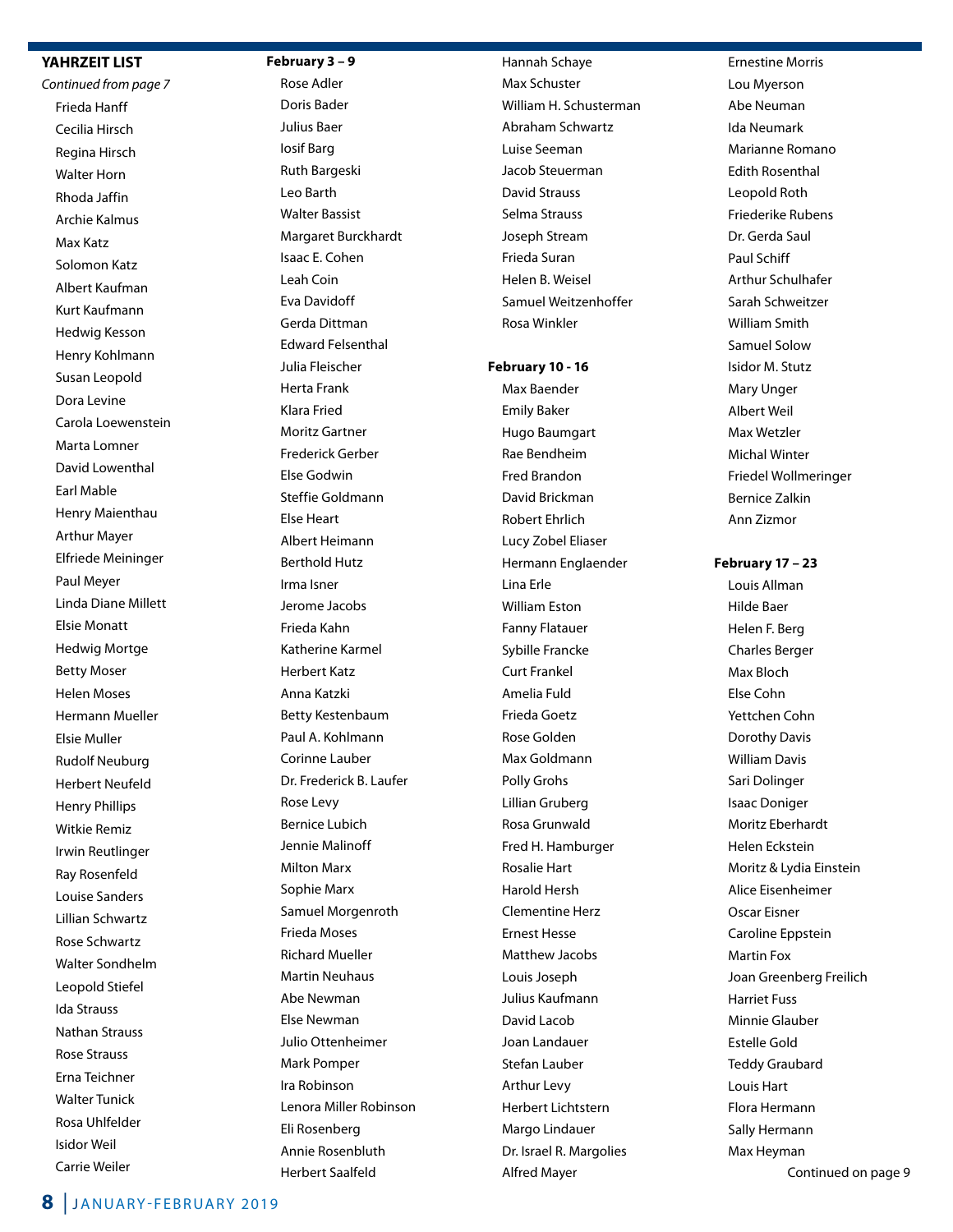#### **YAHrZeiT LiST**

*Continued from page 8* Lilly heymann Bernard hirsch Joel S. hirschfeld Simon Hirschfeld Frieda W. hochberger Leo Hochberger Pauline Isaacs Siegmund Jaeger anni Kastan Julius Katzenstein Sgt. Edmund J. Klingenstein Ernest Landsberg Susan Kun Leddy Leopold Levy Mollie Linden Carrie Meyer Judes Neuman Samuel Oberst helen Oringer Bertha Philipp Julius Philipp **Ruth Priest Pollitz** Otto Porjesz Jeanie Rosenzveig

Elsye R. Rothschild arthur Saalfeld Paula Salzman Paul Schachter Norma Scharmaz Richard R. Scheidt Jennie Schwarzbaum Moritz Schwarzbaum Fannie Sofransky Otto I. Stiefel Fritz Strauss Jerome Vigushin Ida Weinschenck Philip Weinstat

#### **February 24 – March 2**

Clara Arnstein **Edward Baar**  ella Becher **Ruth Berliner**  hedda Blum harry Crystal Moses David Millie Davis Fanny Ehrenberg Joseph Eschelbacher

David Finkelstein Geoffrey Forscher **Elsie Frank** Sylvia Fried adolph Gerson Gertrude Goldman Jack Golub Delphie Greenbaum alfred haas Nasha Hamlet **Max Hanauer** Liselotte hartmann Carrie hertzog Cynthia holcomb hall **Milton Hymes Ruth Jacobi** Leopold Kende harry Kessler herman Kestenbaum Isidore M. King hannah Kirchheimer Clara Levin Martha Light harriet Loeb Sophie Malvin **Eugene Marx** 

 hertha Marx Sophie Mayer Grete Mosbacher Irma Myers Gerda Nesselroth amalia Neugarten hermann Pomper Julius Regensburger Sophie Regensburger Esther Rosenberg Henrietta Rothschild Simon Schachter Lia Scheidt **Edward Sink**  artur Sittenmann Julius Sommer Peter Spivack Morris Strassburger Ludwig Suran Leon Walter Werner Weinberg Samuel Weingarten Anna Weisman Johanna Wiersch alice Winter **Eric Wolff** Rivka Zemet

### Paging All Readers for the Hebrew Tabernacle Book Club!

*By Hilary Zatz*

**There can you meet to discuss Pete Hammill's novel, Snow in August**, which features both Jackie Robinson and a golem as heroes in 1947 Brooklyn? And share ideas about Sigal Samuel's novel, The Mystics of Mile End, in which a troubled Montreal family makes a lifechanging attempt to ascend the Kabbalistic Tree of Life?

The Hebrew Tabernacle Book Club is the place to be each month to enjoy good reads and conversation. December's novel, Keith Gessen's A Terrible Country, is a seriocomic chronicle of a character's return to his native Moscow to care for an aging grandmother. His inability to fit in comfortably offers a humorous commentary on the foibles of both Russian and American lifestyles. The writer is the brother of Masha Gessen, whose memoir **Ester and Ruzya** was an earlier Book Club selection and an interesting complement to this upcoming read.

Scheduled for January 23 is My Russian Grandmother and Her American Vacuum Cleaner by Meir Shalev. The scheduled date for The Fortune Teller's Kiss by Brenda Serotte, is February 20. Our most recent meetings have been held in a classroom off the Social Hall. Enter through the Ft. Washington entrance of the Hebrew Tabernacle Building, on the corner of 185th St, for the 7pm club. Check our posters and website for confirmation each month.

We look forward to seeing you!

![](_page_8_Picture_13.jpeg)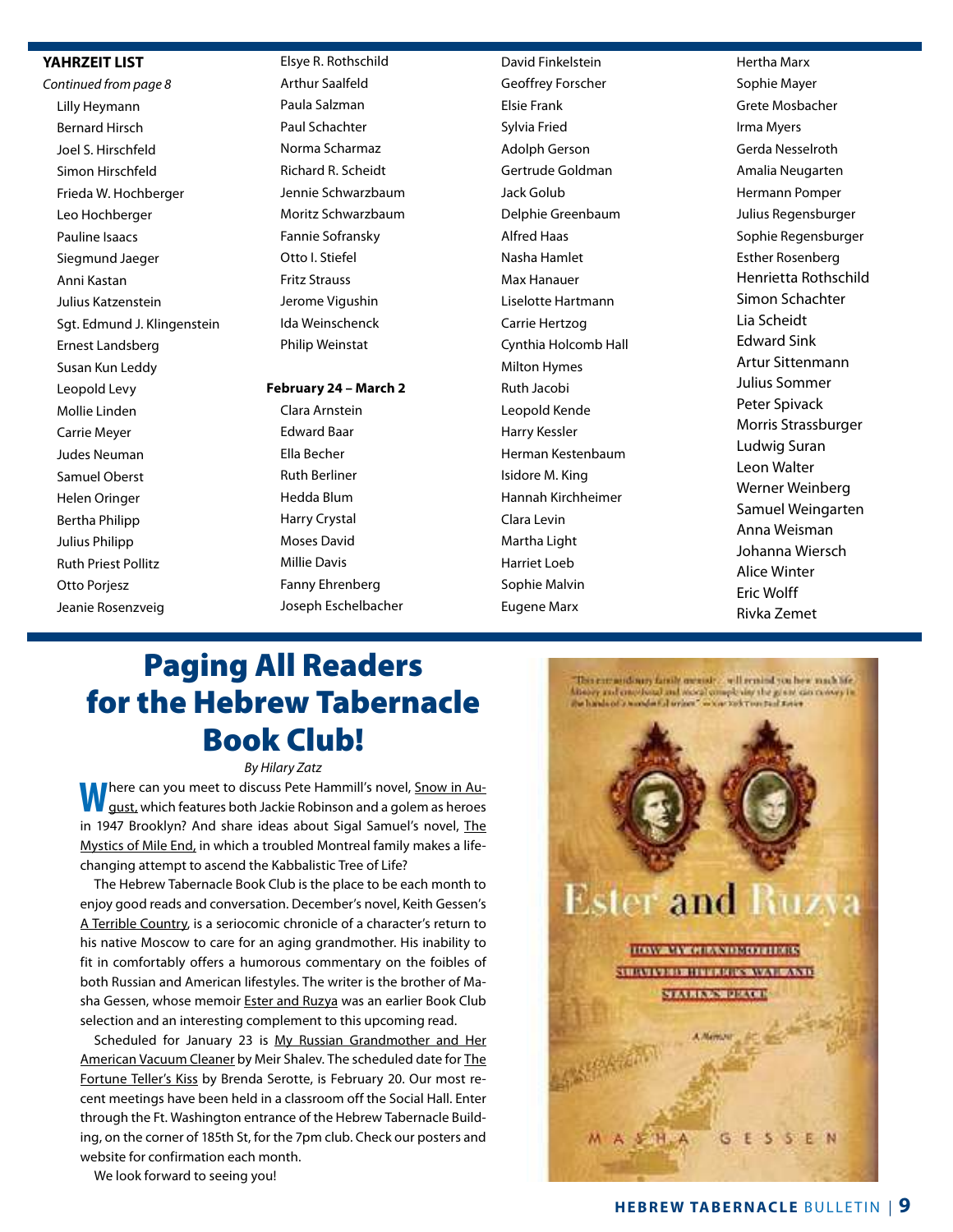## Hebrew Tabernacle Congregation Receives Special Honor

ebrew Tabernacle Congregation was honored to be chosen as the 2019 Tapley Award recipient by the Medical Center Neighborhood Fund. The award was presented at the Fund's 31st Annual Awardees' Reception on November 27 at the Columbia Wein Medical Center Faculty Club.

 the Medical Center Neighborhood Fund is a joint effort of Columbia University Irving Medical Center, New York-Presbyterian and the New York State Psychiatric Institute to support non-profit organizations in the Washington Heights/Inwood community. The Fund is sustained through voluntary monetary donations from faculty and employees. The wording that accompanied the award stated, "Founded in 1906, Hebrew Tabernacle Congregation is a Reform congregation Serving Washington Heights, Inwood, and Riverdale. As a diverse community the organization welcomes people who seek an inclusive, mutually supportive, spiritual home and brings its traditions to life through varied worship Services, educational programs, and social action projects."

In proudly accepting the special award on behalf of all the members and friends of hebrew tabernacle, hilary Zatz, Chairperson of our Chesed Committee, thanked the Medical Center for its support through the years of such events as the Interfaith Thanksgiving Celebration as well as the Community Health Fair. Hilary also stated that the concept of Chesed's compassion and loving-kindness was exemplified by each person in the audience, representing several dozen community organizations also receiving Fund awards for outstanding service.

The Fund was named in honor of the late Dr. Donald F. Tapley, Dean of Columbia College of Physicians and Surgeons. he was a champion of community involvement. The Fund states, "One hundred percent of all contributions are awarded each year. Over the years, the Fund has awarded more than one million dollars to support community organizations that are making a difference in improving the quality of life of our neighbors and community at large."

"I personally knew dr. tapley as a young woman - a very special and distinguished figure," Hilary stated. "The smiles and nods of approval from the audience, and the tremendous applause for Hebrew Taber-

## "Chesed" Means "Compassion"- and a Special Part of the Hebrew Tabernacle **Experience**

*by Hilary Zatz*

**F** rom sharing a joyful Rosh Hashana or Chanukah wish, to making a visit to a senior congregant's home or hospital bedside, the Hebrew  $\blacksquare$  rom sharing a joyful Rosh Hashana or Chanukah wish, to making a tabernacle Chesed Committee reflects the loving-kindness cherished for each of our members.

The Chesed experience includes many life-cycle events. These can range from worshiping together with members and offering any assistance they might need during services in our beautiful sanctuary, to joining in a longtime member's special birthday celebration, to sharing the sorrow with a family at the end of a beloved congregant's life journey. We rejoice and celebrate with those enjoying simchot such as a new birth or another special event. We hope to bring sunshine to those who are infirm in the hospital or at home, offering condolences and sympathy to those in mourning.

The Chesed Committee will be assisted by Celina Rivera, our Lehman College BSW social work intern, who will assist in the visits, but also in connecting people with government and other benefits they might be entitled to.

Reaching out by phone, or a special card or note, or by a visit to a homebound member who relishes company, the Chesed Committee experience enriches each person who participates. If any member of hebrew tabernacle would like to join us in our efforts, please keep us informed at the Chesed Committee c/o HToffice@nyc.rr.com. Thank you so much!

## TOT SHABBAT UPDATE

Our community of young families has renewed vigor this year, in-<br>spired by our raucous Tot Shabbats twice each month. Each service is followed by a potluck oneg of healthy snacks (and a few sugary treats).

Tot Shabbat services are led by parents and Cantor Robbie with blessings by Rabbi Gale. Our intrepid Bat Mitzvah volunteer, Josie Authers, organizes craft projects and movement games and leads several songs. Indeed, our services this year are filled with hebrew and english songs that get kids jumping, clapping, dancing with toy torahs, and "slicing" wooden challot. It makes for a deeply engaging and enjoyable experience for kids and caregivers. Song sheets in hebrew, English and transliteration help everyone follow along.

It has been marvelous to see both children and adults making connections and forging friendships. Multigenerational families, interfaith families, and families of a variety of backgrounds enrich the mix immensely.

Come sing and celebrate with us! And don't forget to bring a small stuffed animal friend too!

Our next Tot Shabbats are:  $1/25$ ,  $2/15$ , and  $3/1$  @ 6pm in HT Social Hall (enter on Fort Washington Ave).

nacle, was a remarkable experience."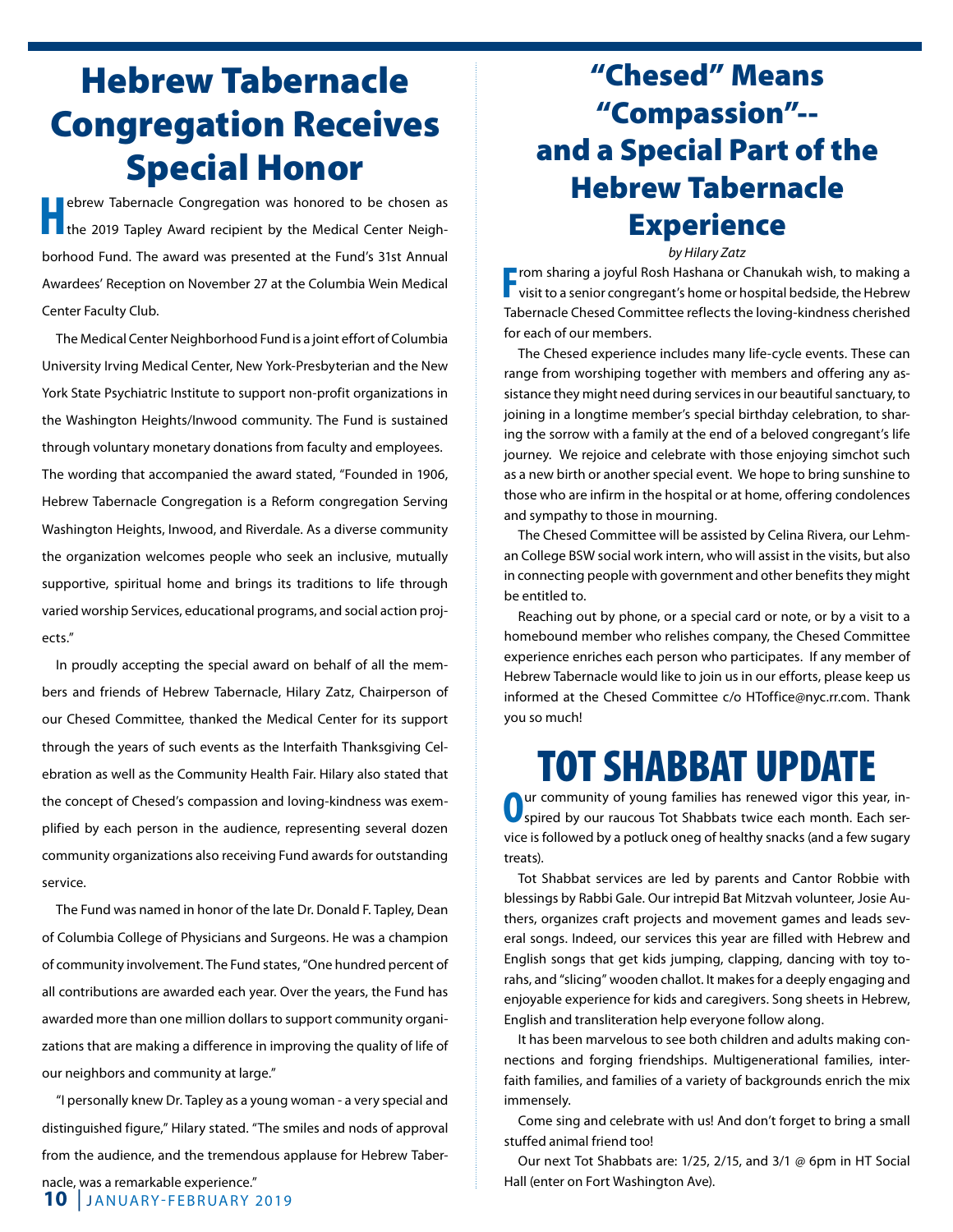### The Hebrew Tabernacle's Armin and Estelle Gold Wing Gallery January/February, 2019 Exhibit

# **GILBERTO PENZO Painted With Love and Hope** Pintado Con Amor y Esperanza

![](_page_10_Picture_2.jpeg)

Gilberto Penzo is a gentleman of many talents. In additon to being a trained artist, he is also a well-known percussionist, a poet, story-teller,

actor, and author. He is a father of three and grandfather of five and has lived in Washington Heights/Inwood for the past thirty years.

![](_page_10_Picture_5.jpeg)

**Bridge of Religions Puente de Religiones** 

Gilberto Penzo es un señor de muchos

talentos. Con formación artística, él es un reconocido percusionista, poeta, cuentista, actor, y autor. Es padre de tres hijos y abuelo de cinco nietos. Ha vivido en Washington Heights/Inwood los últimos treinta años. Translated by / traducido por Joanna Castro

GilbertoPenzo@yahoo.com 646-269-3282

Artist's Opening Reception / Recepción con el Artista será Saturday/sábado, January/enero, 12, 2019 3:00 pm - 5:00 pm

Hebrew Tabernacle: 551 Fort Washington Avenue at 185 St. NY, NY 10033 Directions: "A" train to 181 St. Walk to 184 St. exit, take elevator up to Ft.

![](_page_10_Picture_12.jpeg)

Washington Ave., cross street. Bus: M4 or M98 HebrewTabernacle.org call 212-568-8304 Free admission  $-M$ , W, F 9:30 am - 4:45 pm and by appointment. Wheelchair accessible. Volunteer Curator Regina Gradess. Reginag99@gmail.com

**Hebrew Tabernacle** 

Exhibit closes Wednesday, February 27th Exhibición cierra el miércoles, 27 de febrero